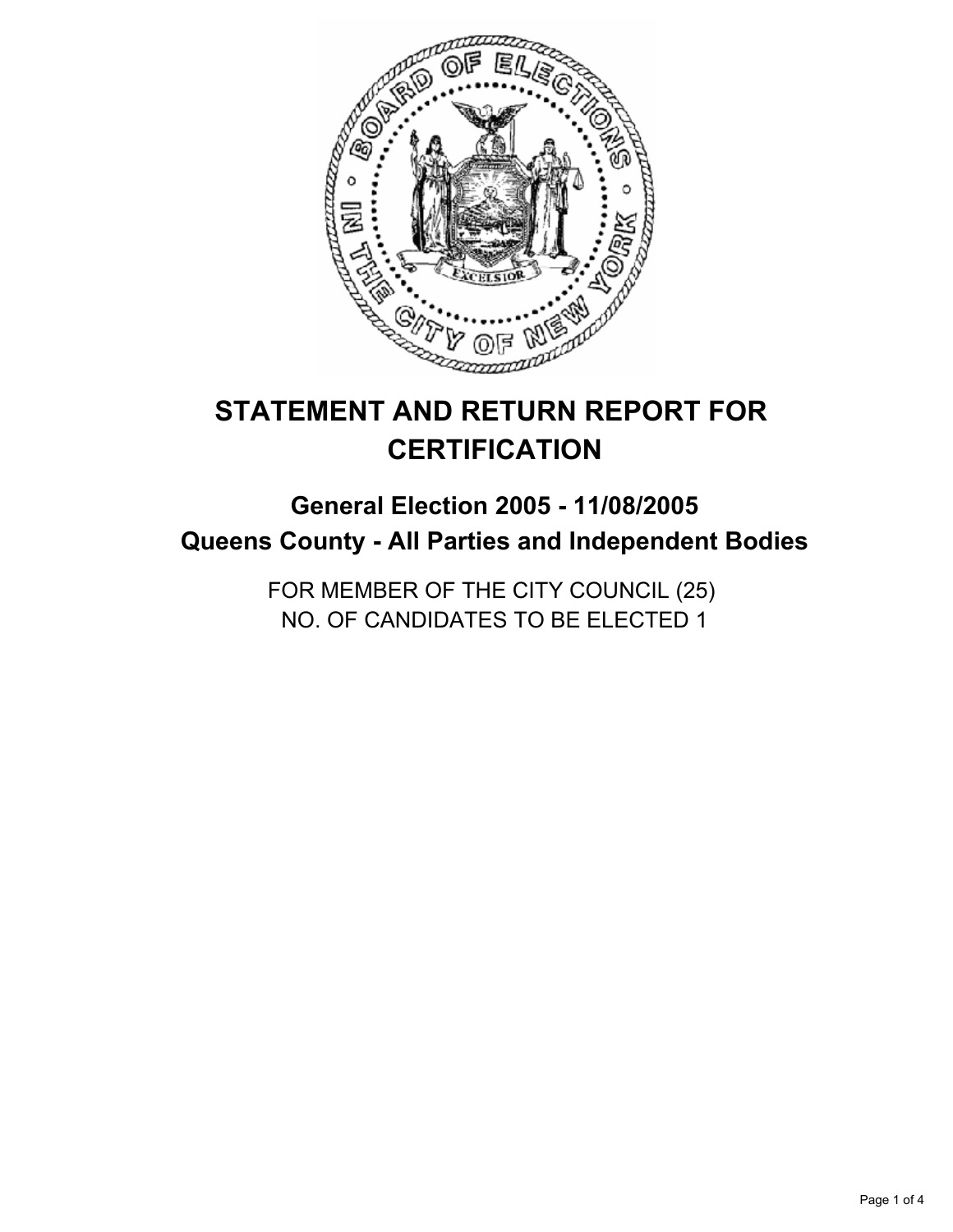

## **ASSEMBLY DISTRICT 28**

| PUBLIC COUNTER                 | 22 |
|--------------------------------|----|
| <b>EMERGENCY</b>               |    |
| ABSENTEE/MILITARY              |    |
| <b>AFFIDAVIT</b>               |    |
| <b>TOTAL BALLOTS</b>           | 22 |
| MASUD M RAHMAN (REPUBLICAN)    | າ  |
| HELEN SEARS (DEMOCRATIC)       | 13 |
| RODOLFO FLORES (INDEPENDENCE)  |    |
| HELEN SEARS (WORKING FAMILIES) |    |
| <b>TOTAL VOTES</b>             | 16 |
| <b>UNRECORDED</b>              | 6  |

## **ASSEMBLY DISTRICT 34**

| <b>PUBLIC COUNTER</b>          | 8,636 |
|--------------------------------|-------|
| <b>EMERGENCY</b>               | 3     |
| ABSENTEE/MILITARY              | 130   |
| <b>AFFIDAVIT</b>               | 88    |
| <b>TOTAL BALLOTS</b>           | 8,857 |
| MASUD M RAHMAN (REPUBLICAN)    | 1,157 |
| HELEN SEARS (DEMOCRATIC)       | 5,280 |
| RODOLFO FLORES (INDEPENDENCE)  | 269   |
| HELEN SEARS (WORKING FAMILIES) | 352   |
| BRIAN PU- FOLKES (WRITE-IN)    |       |
| <b>TOTAL VOTES</b>             | 7,059 |
| <b>UNRECORDED</b>              | 1.798 |

#### **ASSEMBLY DISTRICT 35**

| PUBLIC COUNTER                 | 7,014 |
|--------------------------------|-------|
| <b>EMERGENCY</b>               | 0     |
| ABSENTEE/MILITARY              | 96    |
| AFFIDAVIT                      | 79    |
| <b>TOTAL BALLOTS</b>           | 7,189 |
| MASUD M RAHMAN (REPUBLICAN)    | 915   |
| HELEN SEARS (DEMOCRATIC)       | 4,250 |
| RODOLFO FLORES (INDEPENDENCE)  | 138   |
| HELEN SEARS (WORKING FAMILIES) | 222   |
| <b>TOTAL VOTES</b>             | 5,525 |
| <b>UNRECORDED</b>              | 1.664 |
|                                |       |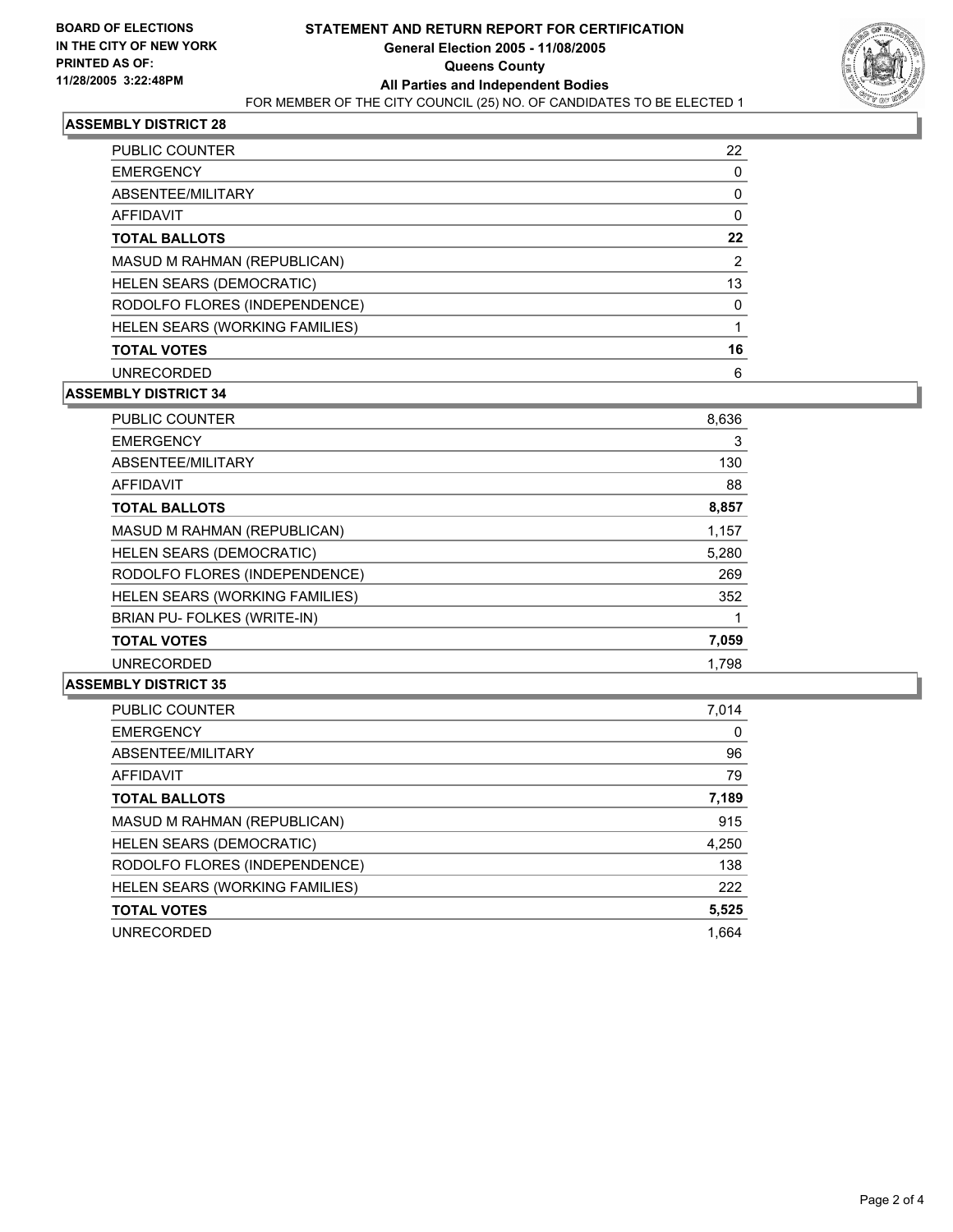

## **ASSEMBLY DISTRICT 36**

| PUBLIC COUNTER                 | 83 |
|--------------------------------|----|
| <b>EMERGENCY</b>               |    |
| ABSENTEE/MILITARY              |    |
| AFFIDAVIT                      |    |
| <b>TOTAL BALLOTS</b>           | 84 |
| MASUD M RAHMAN (REPUBLICAN)    | 11 |
| HELEN SEARS (DEMOCRATIC)       | 48 |
| RODOLFO FLORES (INDEPENDENCE)  | 5  |
| HELEN SEARS (WORKING FAMILIES) |    |
| <b>TOTAL VOTES</b>             | 65 |
| <b>UNRECORDED</b>              | 19 |

#### **ASSEMBLY DISTRICT 39**

| <b>PUBLIC COUNTER</b>          | 4,228 |
|--------------------------------|-------|
| <b>EMERGENCY</b>               | 0     |
| ABSENTEE/MILITARY              | 60    |
| AFFIDAVIT                      | 71    |
| <b>TOTAL BALLOTS</b>           | 4,359 |
| MASUD M RAHMAN (REPUBLICAN)    | 586   |
| HELEN SEARS (DEMOCRATIC)       | 2,523 |
| RODOLFO FLORES (INDEPENDENCE)  | 133   |
| HELEN SEARS (WORKING FAMILIES) | 146   |
| <b>TOTAL VOTES</b>             | 3,388 |
| <b>UNRECORDED</b>              | 971   |